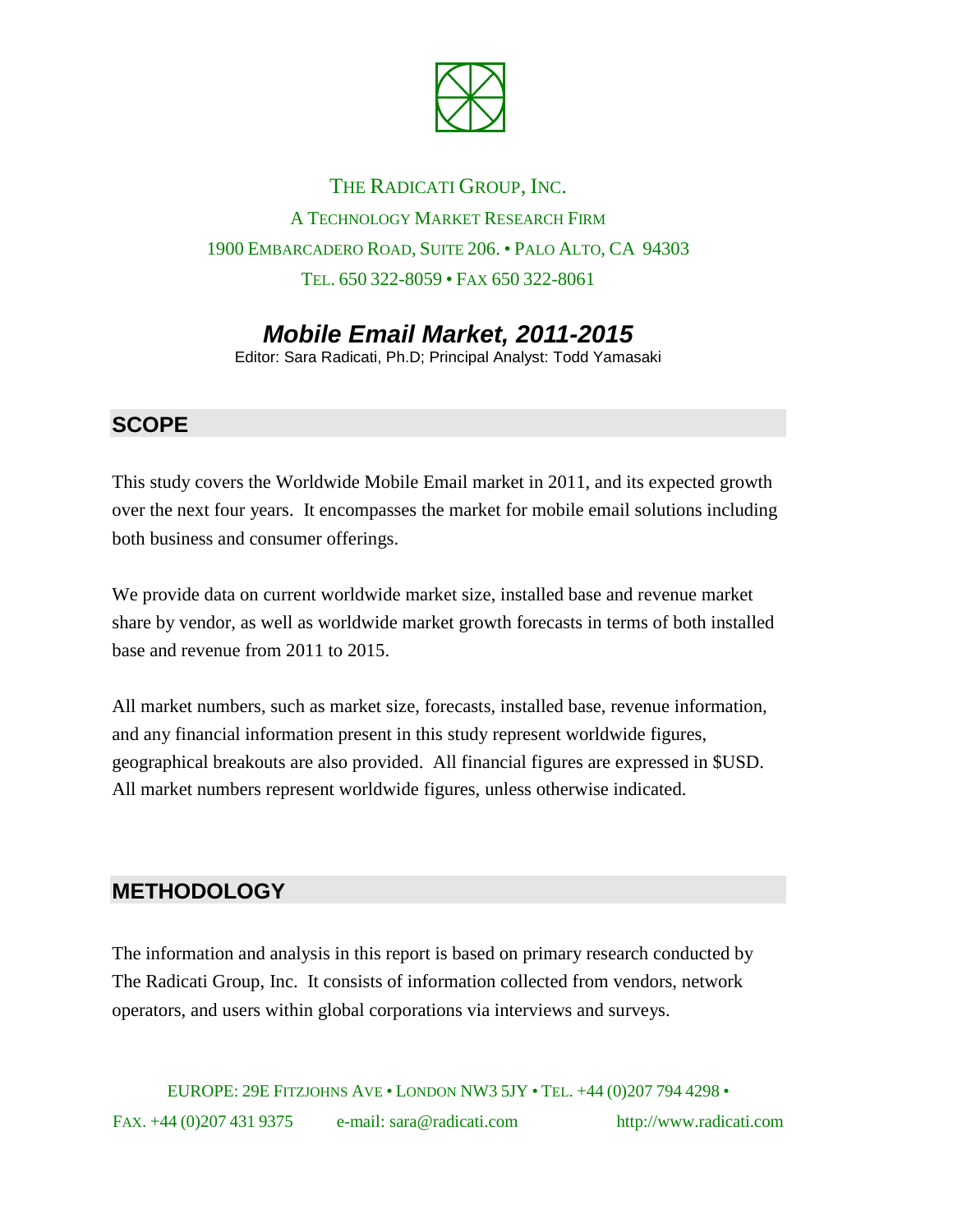Secondary research sources have also been used, where appropriate, to cross-check the information collected. These include company annual reports and market size information from various market segments of the computer industry.

## **EXECUTIVE SUMMARY**

- Mobile Email is one of the hottest technology markets today and is set to triple in users over the next four years. Email access is currently one of the most widely used apps on users' smartphones and tablets. Growth is expected to increase rapidly within all regions worldwide as the cost of mobile devices including phones and tablets continue to decrease.
- Mobile email is unique market which involves a diverse collection of vendors, device manufacturers, carriers, and developers, which come together to deliver seamless email connectivity between user inboxes and mobile devices.
- This report focuses on three segments of the Mobile Email market:
	- o **Enterprise Mobile Email Solutions**: This segment includes Mobile Email solutions which typically offer robust security policies, comprehensive management controls, sophisticated encryption for data in transit, as well as many other features intended to meet the strict security and reliability requirements of business users.
	- o **Consumer Mobile Email Solutions**: This segment includes Mobile Email solutions which provide push email functionality to users of ISP/Webmail services. These solutions are generally targeted at the prosumer/consumer market.
	- o **Mobile OS Platforms**: This segment includes the software that enables mobile email on smartphones, tablets, and feature phones. Mobile OS vendors may develop their own device hardware, or they may license their software to other device manufacturers.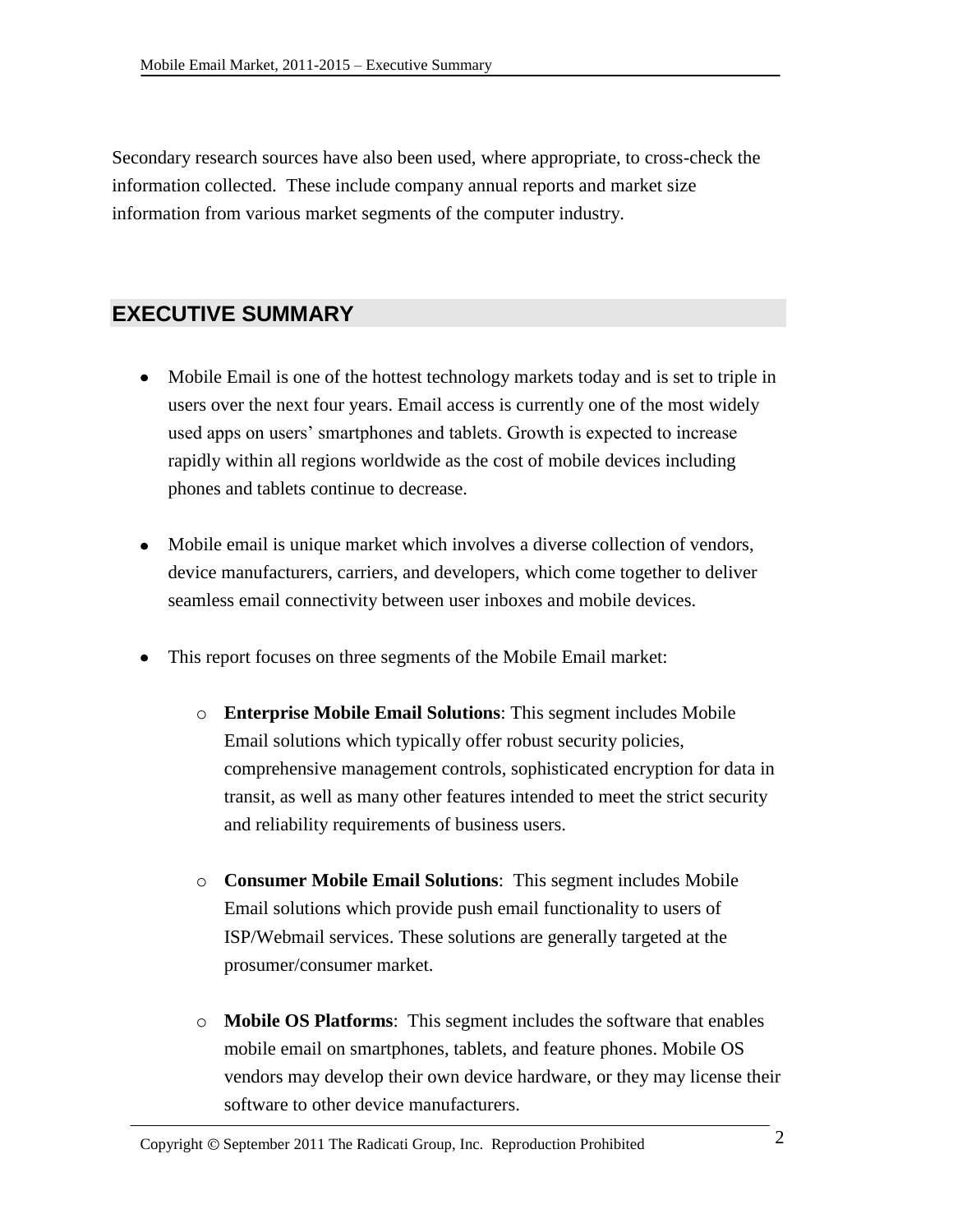- It has become much more common for businesses to allow employees to bring in and connect their own personal devices to the company's network. While this was an idea which many businesses resisted for quite some time, technological advancements and an overwhelming push from employees has led many businesses to change their attitudes on this. Allowing employees to bring in their own personal devices also enables businesses to save on the carrier contracts and mobile device fees.
- The proliferation of personal use devices within the enterprise has brought on a new set of security and management concerns for IT staffs and administrators. Previously, managing mobile devices within a business was much simpler. There were usually one or two set devices that an employee could choose which simplified the management process and enforcement of security policies. Now, with so many devices from different manufacturers and multiple OS platforms, it has become much more challenging to set up and manage all of these devices.
- As mobile technology has advanced, so has the number of mobile email-enabled devices available to users today. A significant number of new devices have been introduced over the last year which has helped push the Mobile Email market to new heights. Mobile OS's such as Apple's iOS and Google's Android have been at the forefront of this new wave of mobile technology. Android devices, in particular, have become increasingly affordable and now many of these devices cost the same as some basic feature phones.
- On the higher-end of the mobile device spectrum, tablets have seen tremendous growth over the last year. Lead by Apple's iPad, the tablet market has seen great uptake by consumers and business users. The form factor of tablets along with their familiar OS's has helped the device become quite popular. Businesses are still trying to figure out how exactly they can incorporate tablets alongside other mobile devices such as smartphone and laptops. We expect the growth in tablet deployments to soon mirror that of smartphones in the enterprise.